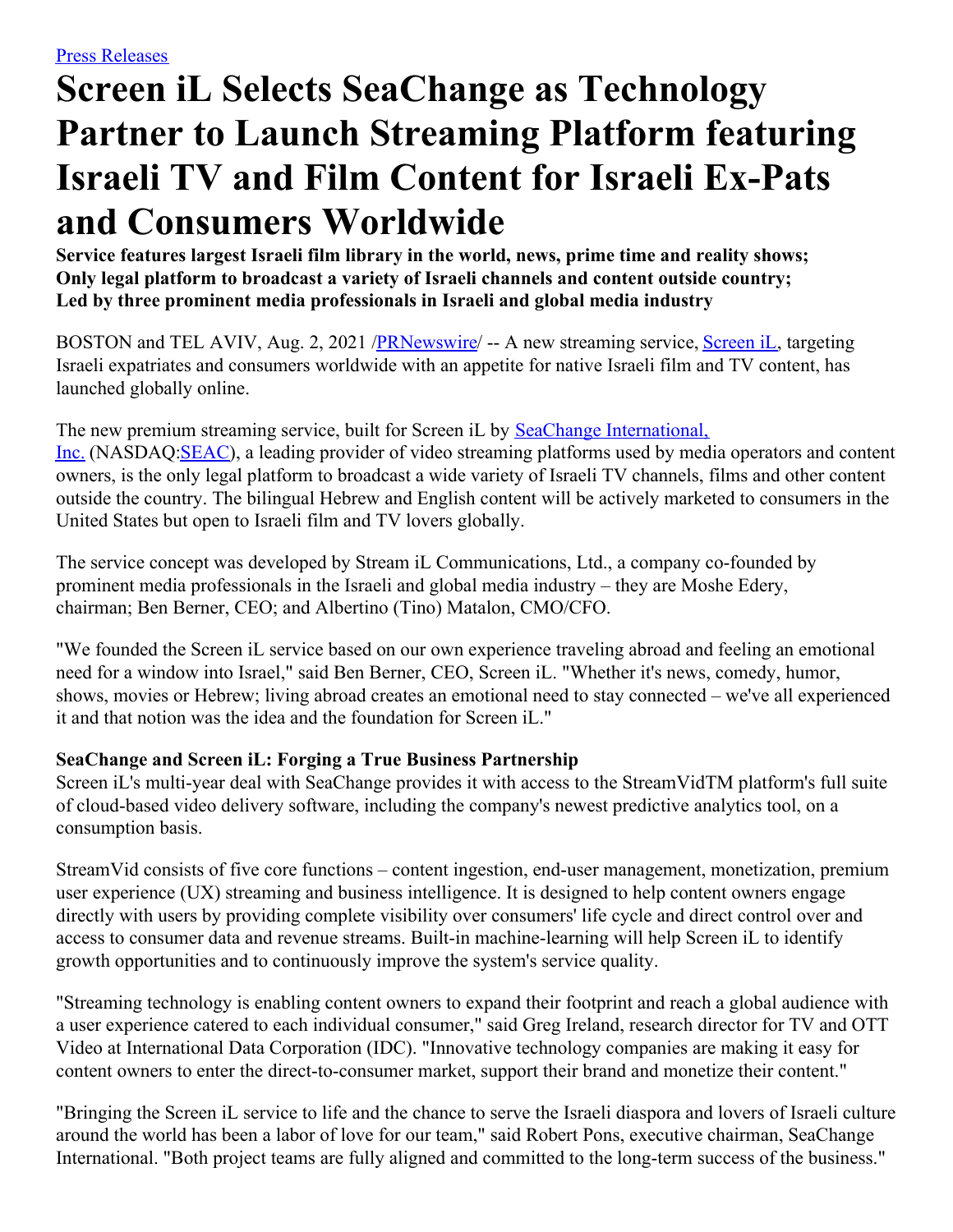#### **Broad Range of Content for Subscribers**

At launch, Screen iL will contain the most comprehensive collection of Israeli films, pre-taped and live Israeli TV in the world – outside Israel.

The movie library contains nearly every Israeli movie ever produced and especially those which won awards in Israel including Israel Ofir Prizes (local awards) to The Cakemaker, Fill the Void, Wedding Doll and Synonyms plus Oscar nominated films including Footnote, Beaufort, Sallah and The Policeman. Top content sources include Keshet (known as the creators of hit shows such as Homeland), Reshet, RGE, NMC United, Imagine Media, Teddy Productions and Armoza Formats.

Interested consumers can choose between two all-access subscriptions – \$19.99 monthly or \$219.99 for a yearly package.

"The SeaChange team understood what we wanted to accomplish right at the inception, and its robust streaming platform has allowed us to bring our vision into reality," said Albertino Matalon, co-founder, Screen iL. "We appreciate the flexibility and numerous monetization options built right into the platform and look forward to growing our business together with SeaChange."

#### **About SeaChange International, Inc.**

SeaChange [International](https://c212.net/c/link/?t=0&l=en&o=3244105-1&h=3143706525&u=http%3A%2F%2Fwww.seachange.com%2F&a=SeaChange+International) (NASDAQ: [SEAC](https://www.prnewswire.com/news-releases/screen-il-selects-seachange-as-technology-partner-to-launch-streaming-platform-featuring-israeli-tv-and-film-content-for-israeli-ex-pats-and-consumers-worldwide-301345055.html#financial-modal)) is a trusted provider of streaming video services, cable TV broadcast platforms and advanced advertising insertion technology. The company partners with operators, broadcasters and content owners worldwide to help them deliver the highest quality video experience to consumers. Its StreamVid premium streaming platform enables operators and content owners to costeffectively launch and grow a direct-to-consumer service to manage, curate and monetize their content as well as form a direct relationship with their subscribers. SeaChange enjoys a rich heritage of nearly three decades of video hardware, software and advertising technology.

*StreamVidTM is a trademark of SeaChange International, Inc. All other trademarks are the property of their respective owners.*

### Safe Harbor Provision

Any statements contained in this press release that do not describe historical facts, including future operations, are neither promises nor guarantees and may constitute "forward-looking statements" as that term is defined in the U.S. Private Securities Litigation Reform Act of 1995. Such forward-looking statements may include words such as "may," "might," "will," "should," "expects," "plans," "anticipates," "believes," "estimates," "predicts," "potential" or "continue," the negative of these terms and other comparable terminology. Any such forward-looking statements contained herein are based on current assumptions, estimates and expectations, but are subject to a number of known and unknown risks and significant business, economic and competitive uncertainties that may cause actual results to differ materially from expectations. Numerous factors could cause actual future results to differ materially from current expectations expressed or implied by such forward-looking statements, including the risks and other risk factors detailed in various publicly available documents filed by the Company from time to time with the Securities and Exchange Commission (SEC), which are available at [www.sec.gov](http://www.sec.gov/), including but not limited to, such information appearing under the caption "Risk Factors" in the Company's Annual Report on Form 10-K filed with the SEC on April 16, 2018. Any forward-looking statements should be considered in light of those risk factors. The Company cautions readers not to rely on any such forward-looking statements, which speak only as of the date they are made. The Company disclaims any intent or obligation to publicly update or revise any such forward-looking statements to reflect any change in Company expectations or future events, conditions or circumstances on which any such forward-looking statements may be based, or that may affect the likelihood that actual results may differ from those set forth in such forward-looking statements.